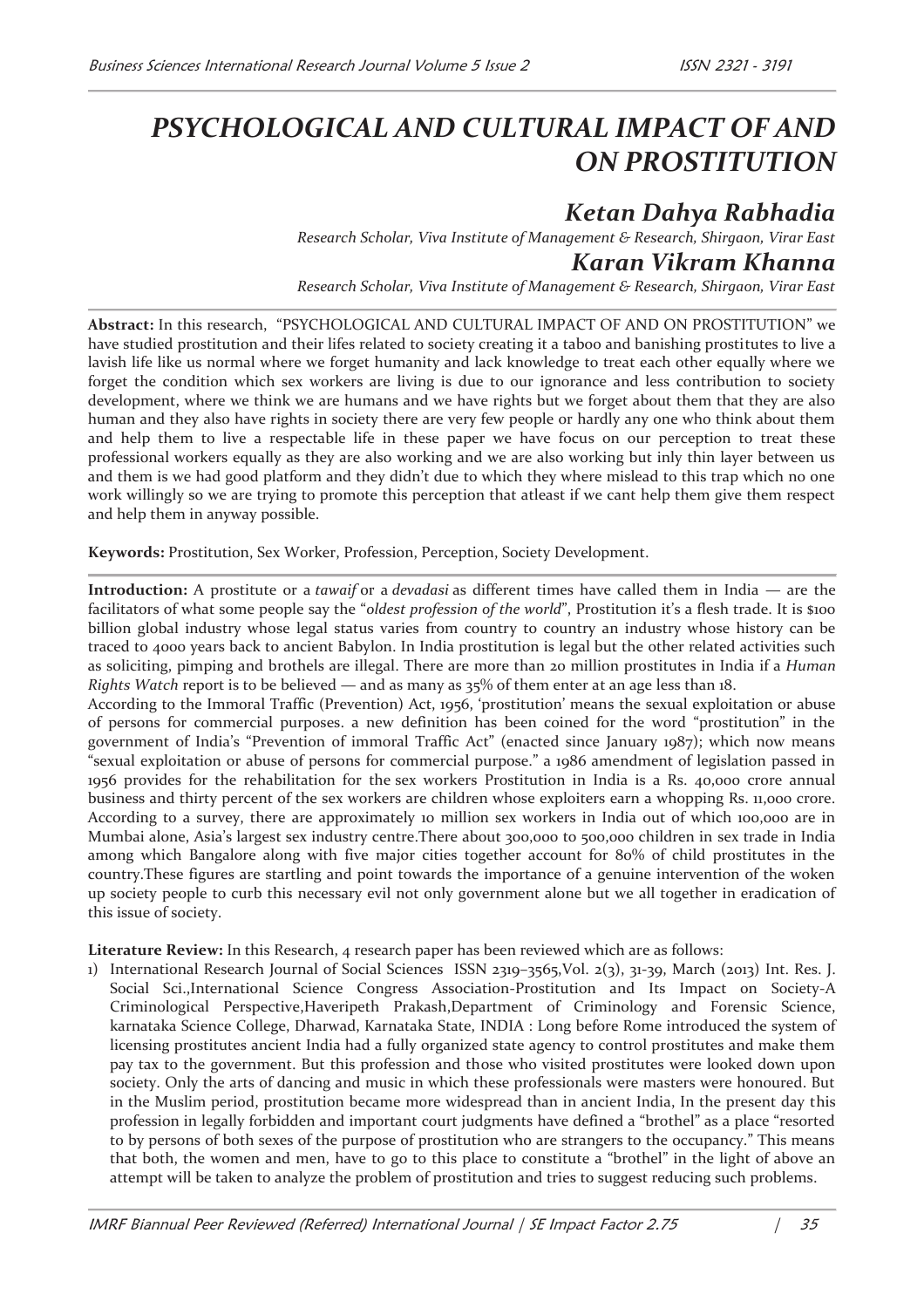- 2) Silence, Hurt & Choices : Attitudes towards prostitution in India and the west, Dr. Geetanjali Gangoli : Prostitution can be subversive activity, it challenges the identification of sex act primarily or desire, and in the indian context procreation and the family, further it disputes the validity of the worldview that poses an opposition between eroticism and economic life. The inherent subversive potential threatens the mainstream interpretation of the world. Hence, prostitutes are subjected to control, surveillance and a salacious gaze in law and legal analysis.
- 3) Legalization of Prostitution in India-Dharmendra Chatur :Legalization of Prostitution is not the best way to go forward in tackling the problem of human trafficking and the necessary social evil of prostitution. In India, with such diverse societal ingredients, sex work has survived in parallel with the society where it is looked down upon due to the degrading aspects of the profession. Sex Workers across the country, especially in major cities, have been largely limited to a particular area where thousands of sex workers live as a community. Provisions such as licensing, registration with local police and local municipal bodies will not be possible until the stigma attached with sex work is done away with.

#### 4) **Ill-Conceived Laws And Exploitative State: Toward Decriminalizing Prostitution In India** *Yugank Goyal and Padmanabha Ramanujam*כ

Sixty-six years after India's independence, freedom still eludes sex workers. The first Prime Minister of India, J.L. Nehru, gave the Constituent Assembly of India, which debated prostitution (referred in the introduction), its first task as a representative body "to free India through a new constitution, to feed the starving people, and to cloth the naked masses, and to give every Indian the fullest opportunity to develop himself according to his capacity."For sex workers (and many others), this task remains unfulfilled. Reclaiming the task requires reclaiming the rights, which can be achieved by reclaiming freedom from the state.

**Problem Statement:** The reason behind doing these paper is reducing prejudice for prostitutes , because no work do this work willingly they are just forced into this profession most of the time due to this circumstances societal people thinks they are low dignity people which is not true, so to help this professional people by exposing them to right direction we are intending to develop them by giving them right dignity, right respect and equal status in society through these paper.

### **Hypothesis Framing:**

- 1) Equal Probability Hypothesis (H<sub>0</sub>): Preception & prejudices for prostitutes are negative in society.
- 2) Alternative Hypothesis  $(H_1)$ : Preception & prejudices for prostitutes are positive in society.

**Objectives:** The present paper is designed for following objectives:

- 1) To Study cause of prostitution in India.
- 2) To Study impact of prostitution in society.

# **To Study Cause Of Prostitution In India:**

*The Chief Causes Of Prostitution Can Be Classified In The Following Categories:* **Economic Causes:** The economic problem is the most serious problem because of this most of the time women takes this unwilling decision to enter into this profession which includes 1) financial crisis and responsibilities of dependents at home which are parents, children, handicapped husband , no job, or husband not taking responsibilities properly and most of the time he is drunker and gambler who treat his wife as shoe. 2) Employment : due to no employment opportunities or no equal employment opportunities they have to choose this profession for financing their families which their lusty employer take advantages like casting couch, bar girls they face this issues often. 3) Immoral human trafficking of women and children who are forced to sell themselves even small children are not left is our humanity is dead due to such people.

**Social Causes:** Due to no equal status or low dignity in society such women take this step which includes

- 1) Family issues no love and support from family force them into this profession as they are alone and to find companion they get stranded in such issues.
- 2) Marriage issues due to forced by husband to enter this profession to finance him especially his drinks , drugs and gambling women have to unwilling enter into this.
- 3) Bad neighbor , recently from these few years we are hearing about this malpractices that neighbor are selling neighbor for money and raping them, black mailing them to forcefully come in to this profession and many times as per case reported family members are also involved in this crime.
- 4) No equal status, a mother without a father are most of the time seen into this profession due to society ignorance.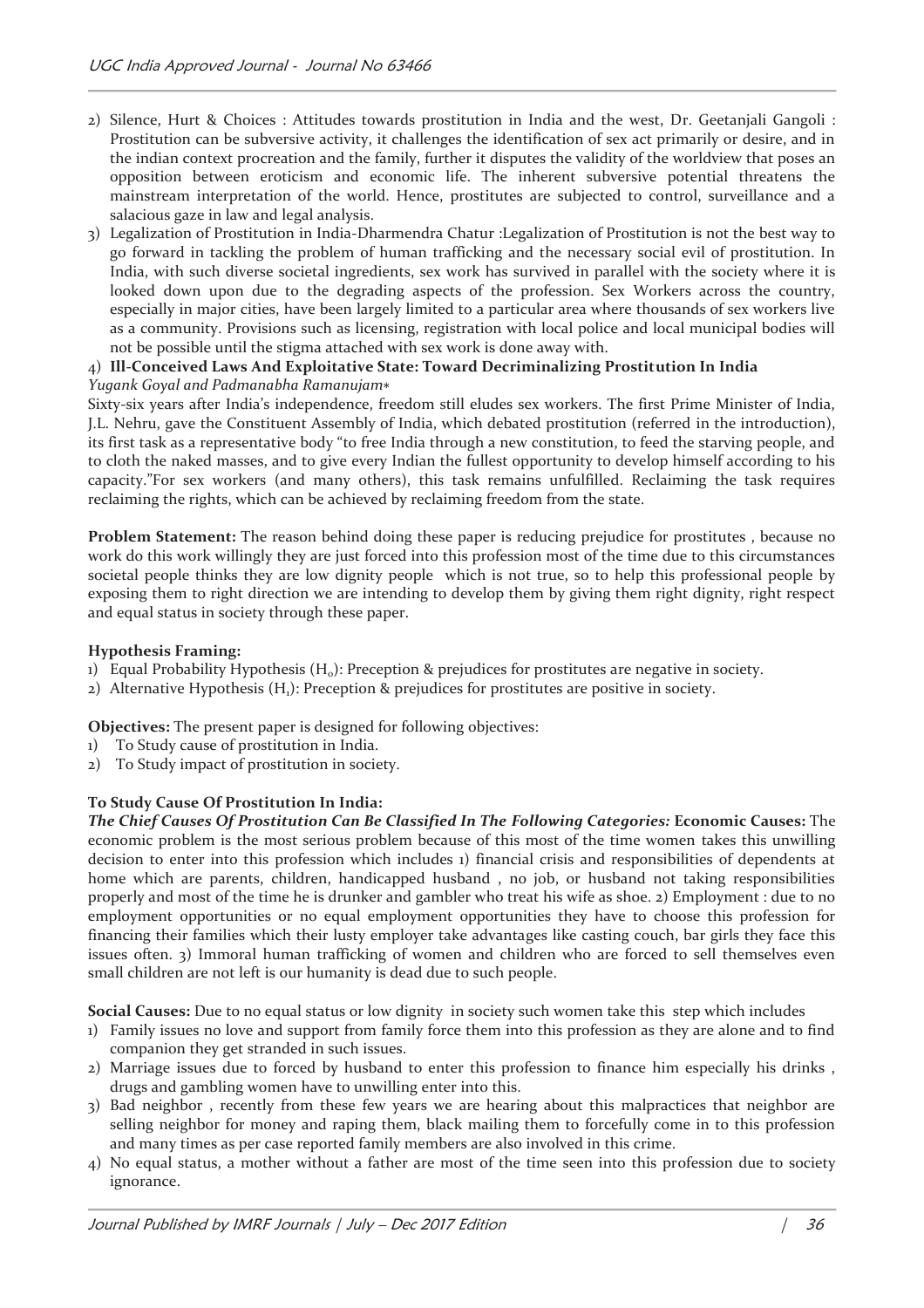**Psychological & Biological Factor:** due to wish to experiencing different pleasure from different people some women do this frigidity to overcome their imbalance also due to defective or over active glands they come to these profession like Sunny leone , Mia Khaliffa to satisfy their needs etc.

**Religious & Cultural Causes:** Our blind faith lead women of our society to this jungle as when we visit any baba we forget our brain also outside temple and baba take advantage of it like Ram Rahim, Asharam etc and many unfaced baba also we have devdasi in our hindu community to serve god from each home but in realistic she served as prostitute to rich lenders.

**To Study Impact of Prostitution in Society:** Prostitution cause personal, family and social disorganization. The prostitutes suffer from deterioration .The prostitute and the person who approaches her lead a sort of 'double life'. They suffer from moral collapse and loose their status and position which other respectable men and women enjoy in society. Respectable people hate them, avoid their company and want to isolate them in society. As a result, the pimp and the prostitute become 'hated and isolated '. They lead a life with their own definition of promiscuous sex conduct and immoral principle. This will be quite different from the society's conception of morality. The man who approaches a prostitute may be contaminated with venereal diseases. If married he may communicate the disease to his wife and children. The children born to the parents having venereal diseases are likely to be maintained for life and many a time are born blind. The illegitimate and adulterous sexual union, if known to the wives, brings tension in the family and ultimately to desertion to divorce. There are clinical and psychoanalytic evidence to show that many young men who had pre-martial sex –union with prostitutes suffer from 'psychic – impotency' in married life .The reasons for this may be many and various depending upon the individual. One of the reason for the 'psychic-impotency' is the hatred owned towards the prostitute's sex developed before, during or after the sex-union and fear of the contamination of venereal diseases from the prostitute at the time or after he had sexual relation with her A prostitute performs two functions in the society-viz., the commercial functions and health function.

**Research Analysis**: Methodology is the systematic, theoretical analysis of the methods applied to a field of study. It comprises the theoretical analysis of the body of methods and principles associated with a branch of knowledge with Historical study of Data with Expo-Facto method.

**Primary data** can be explained, therefore, as information collected from sources such as personal interviews of Sex Professional, surveys with a specific intention and on a specific subject, and observation and discussion with them.

Here, Data is collected by interviewing small scale retailer in the age group of  $28$ -42 with total 7 respondents as per sample size.

**Secondary data** is information is taken from Published Books , E-journal & E-Research papers.

**Sample Size:** Sample size is determined to be 7 respondents of Vasai Regions Sex Professionals are been interviewed from Nallasopara & Naigaon Station as number of these population are scare in our area only 7 respondents were interviewed out of total normal population as per below distribution where Nallasopara , 3 prostitute were interviewed of age of 35, 37 & 42 they came from Uttar Pradesh for business but they were thrash into this profession due to non availability of information , and from Naigaon , 4 prostitutes were interviewed of age 28, 30, 33 & 38 from which 28 age respondent came from Bengal and other 3 were again of Uttar Pradesh.

| Religion        | <b>Total</b> | Male    | Female  | Percentage |
|-----------------|--------------|---------|---------|------------|
| Hindu           | 1,048,582    | 557,942 | 490,640 | $78.05\%$  |
| Muslim          | 113,475      | 60,777  | 52,698  | $8.45\%$   |
| Christian       | 110,860      | 55,183  | 55,677  | $8.25\%$   |
| <b>Buddhist</b> | 34,052       | 17,484  | 16,568  | $2.53\%$   |
| Jain            | 23,474       | 12,050  | 11,424  | $1.75\%$   |
| Not Stated      | 8,068        | 3,775   | 4,293   | $0.60\%$   |
| Sikh            | 2,663        | 1,404   | 1,259   | $0.20\%$   |
| Others          | 2,228        | 1,156   | 1,072   | $0.17\%$   |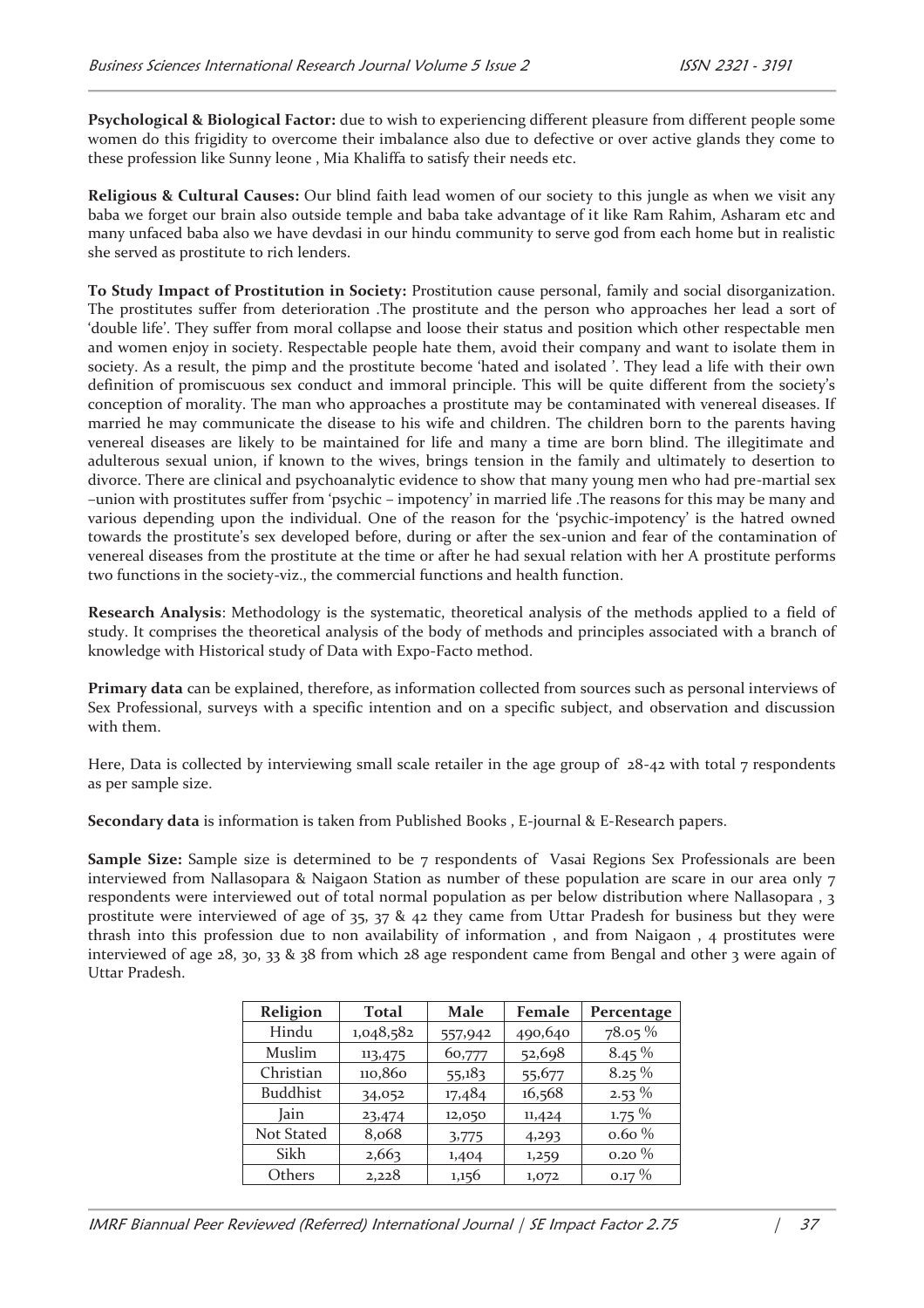|        | Population | Rural   | Urban     |
|--------|------------|---------|-----------|
| Total  | 1,343,402  | 113,262 | 1,230,140 |
| Male   | 709,771    | 57,562  | 652,209   |
| Female | 633,631    | 55,700  | 577,931   |

Sample size according to Tarro Yamane method:

N = Total number of population  $/1 +$  Total number of Population  $(0.05)$ 2

= 1343402 / 3359.505

 $= 400$ 

It was determined to test & interview only 400 Respondents of total to test hypothesis of research but to Test hypothesis as per sample size only 7 respondents are interviewed which is not matching due to low number of prostitute in the researching area where T test would been used to Calculated Quantitative reliability of Data Acquired.

**Hypothesis Testing:** To test the hypothesis, Student T test independent (unpaired) sample are used for favorable data and unfavorable data of responses, to find the probability base relevant of data on cardinal measurement on perception & prejudice for prostitute in India.

$$
S = \sqrt{\frac{\sum (x - \bar{x})^2}{n-1}}
$$

|                 |          | <b>Responses of Sex Professionals</b> |
|-----------------|----------|---------------------------------------|
| Sr.no.          |          | <b>Favourable Non-Favourable</b>      |
| 1               | 5        | $\boldsymbol{0}$                      |
| $\overline{2}$  | 0        | 5                                     |
| 3               | 5        | $\bf{0}$                              |
| 4               | 5        | $\bf{0}$                              |
| 5               | 0        |                                       |
| 6               | 0        | $\frac{5}{5}$                         |
| 7               | 0        |                                       |
| 8               | 0        | $\overline{5}$                        |
| 9               | 2.85     | 2.15                                  |
| Mean            | 1.983333 | 3.016666667                           |
| <b>StDev</b>    | 2.302655 | 2.442334948                           |
| <b>Variance</b> | 5.302222 | 5.965                                 |
| n               | 9        | 9                                     |
| df              |          | 16                                    |

$$
t = \frac{\bar{x_1} - \bar{x_2}}{\sqrt{\frac{S_1^2}{n_1} + \frac{S_2^2}{n_2}}}
$$

| t-Value               | $\blacksquare$ |
|-----------------------|----------------|
| t-Test                | 0.38275        |
| <b>Critical Value</b> |                |

As t-value is lower than Critical value equal probability hypothesis i.e **Preception & prejudices for prostitutes are negative in society** falls in area of acceptance whereas Alternative hypothesis i.e **Preception & prejudices for prostitutes are positive in society** falls into rejection. Which indicates theres still need of lot of improvement to empower sex worker and give them eye of equal status in nations development. **Data Analysis:** 

**Data Interpretation Of Sex Professionals:** 

Q1) Do you think Prostitution to be legalize?

| Option | <b>Respondents</b> | <b>Total</b> | Percentage |
|--------|--------------------|--------------|------------|
| Yes    |                    |              |            |
|        |                    |              | 100        |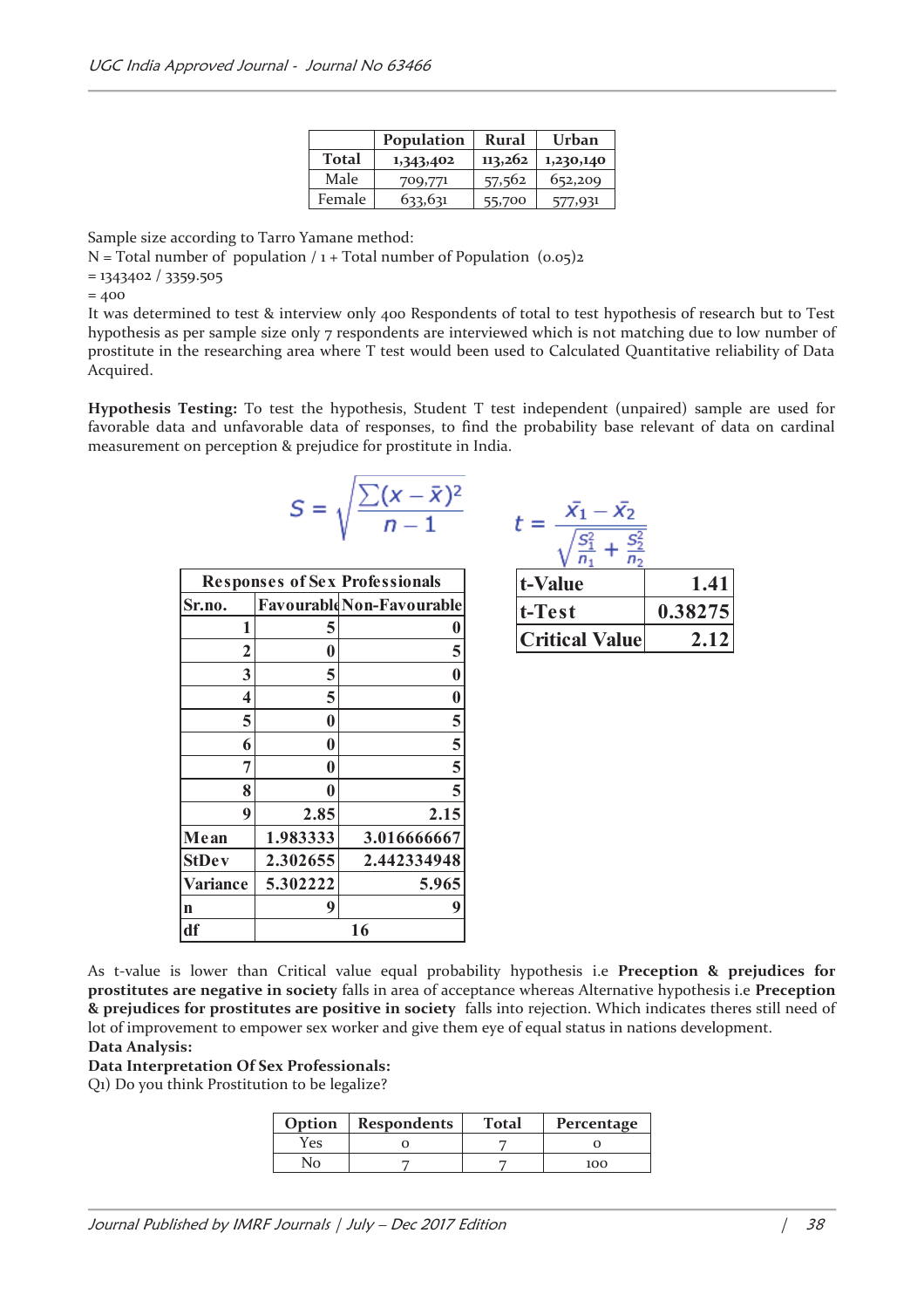

As per Data Interpretation, 100% of the responses where not in favor of prostitution as they think Legalization of prostitution is a gift to pimps, traffickers and the sex industry because it will give legitimacy to the consumers (including third-party businessmen, brothel owners and pimps) of sex who would buy sex and would not be beneficial to the sex worker herself. Legalization will dignify only the industry but not the sex worker.

Q2) Are you working in this industry Willingly or Forced?

| Option    | Respondents   Total | Percentage |
|-----------|---------------------|------------|
| Willingly |                     |            |
| Forced    |                     | 100        |



As per data interpretation, 100% of responses said that they are working in forced condition, as they have been monitored by many peoples and money which they earned are send to their family & relatives in villages.

Q3) Are you Immigrant from other states?

| Option | Respondents   Total | Percentage |
|--------|---------------------|------------|
| Yes    |                     | 100        |
|        | O                   |            |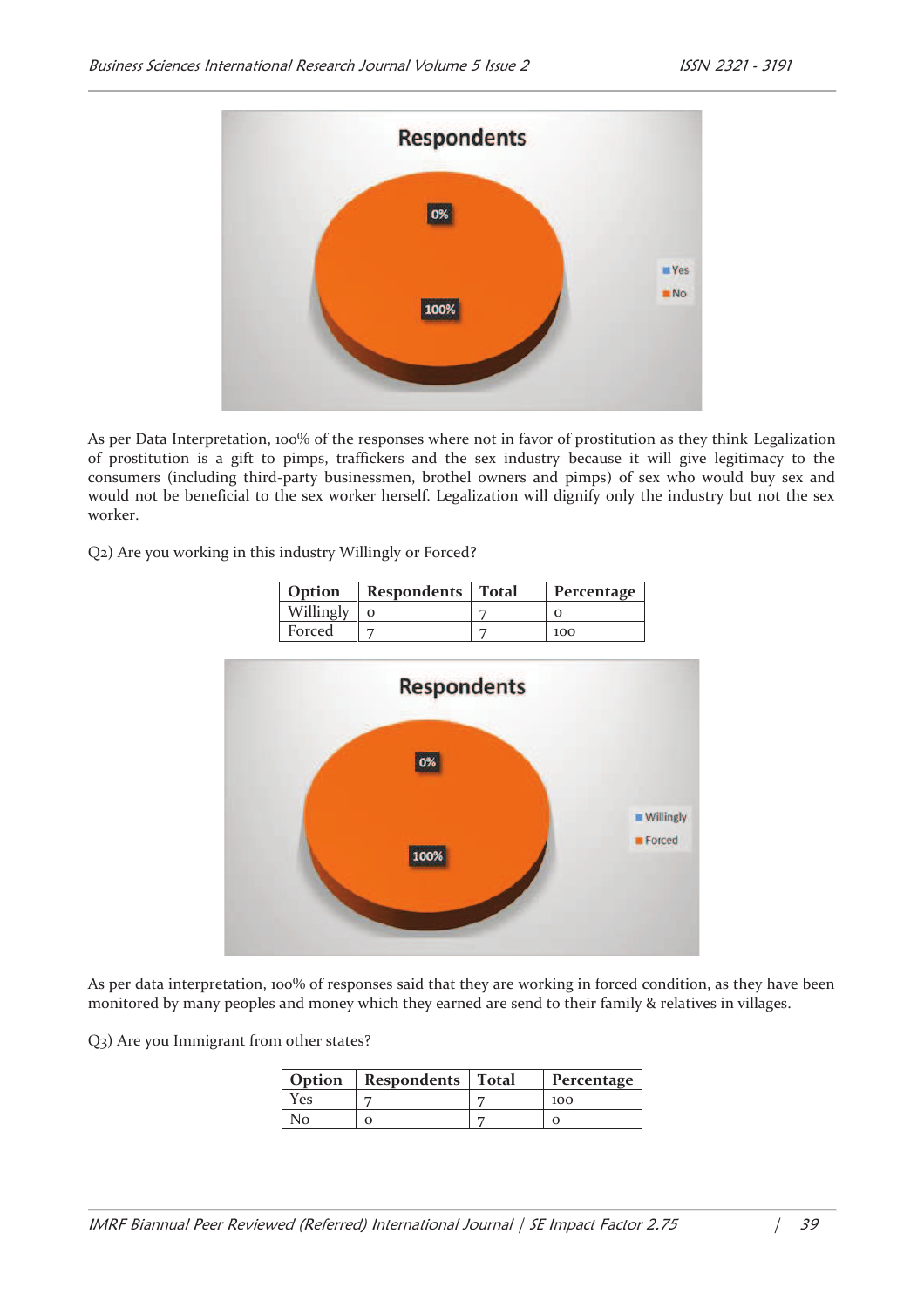

As per data interpretation, 100% of respondent are immigrant from other state where 1 age of 28 is from Bengal and remaining 6 are from Uttar Pradesh. They where brought for jobs purpose in Mumbai and than they where thrashed into this profession forcefully

Q4) Do you think Legalization of sex industry with increase sexual exploitation?

|     | Option   Respondents | <b>Total</b> | Percentage |
|-----|----------------------|--------------|------------|
| Yes |                      |              | 100        |
|     |                      |              |            |



As per data interpretation, 100% of respondents think if sex industry is legalized it will exploit sex works, Prostitution as an industry would flourish with private entrants coming into the business. This would in turn increase the atrocities against which sex work was legalized in the first place. It could open doors for other forms of sexual exploitation such as phone sex, table-top dancing, peep shows, pornography, beer bars and so on.

Q5) Are you infected with any Venereal diseases?

| Option | Respondents | <b>Total</b> | Percentage |
|--------|-------------|--------------|------------|
| Yes    |             |              |            |
| Nο     |             |              | 100        |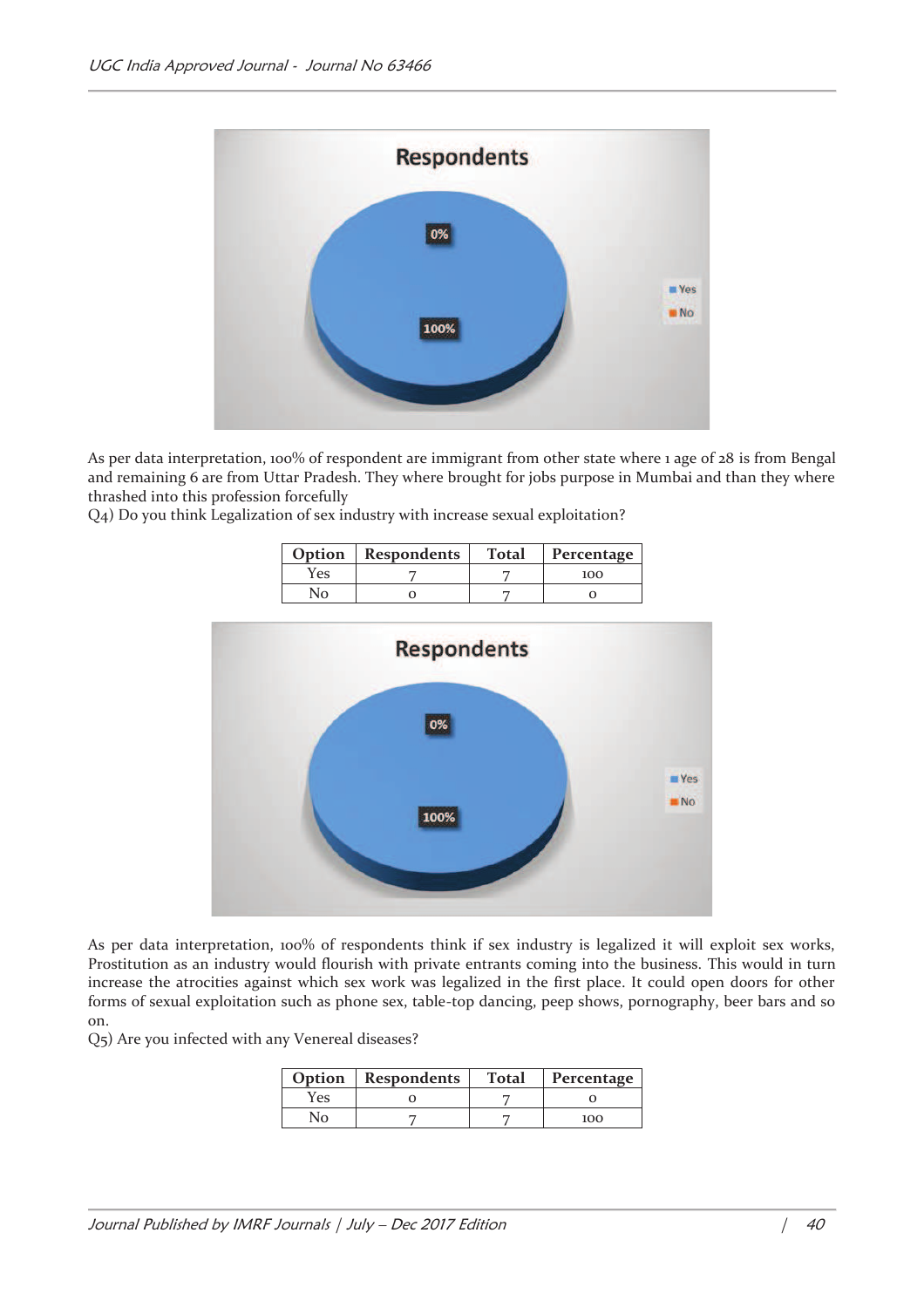

As per data interpretation, 100% of respondents are not infected with any venereal disease as they go for every month health check up in government clinic so they can practice safe sex also NGOs help them regarding sexual education so they can prevents such disease in society.

Q6) Do you pay a part of your earning to Local Authorities for carrying on your work?

| Option | <b>Respondents</b> | <b>Total</b> | Percentage |
|--------|--------------------|--------------|------------|
| Yes    |                    |              | 100        |
|        |                    |              |            |



As per data interpretation, 100% of the respondents pay part of their income to local authorities arounds 60% is absorbed from their income by organizational hazards which includes, agents, Bureaucrats, also abuse in form of rape.

Q7) From when are you into this profession from childhood, Teenage or adulthood?

| Option    | Respondents | Total | Percentage |
|-----------|-------------|-------|------------|
| Childhood |             |       | 28.57143   |
| Teenage   |             |       | 71.42857   |
| Adulthood |             |       |            |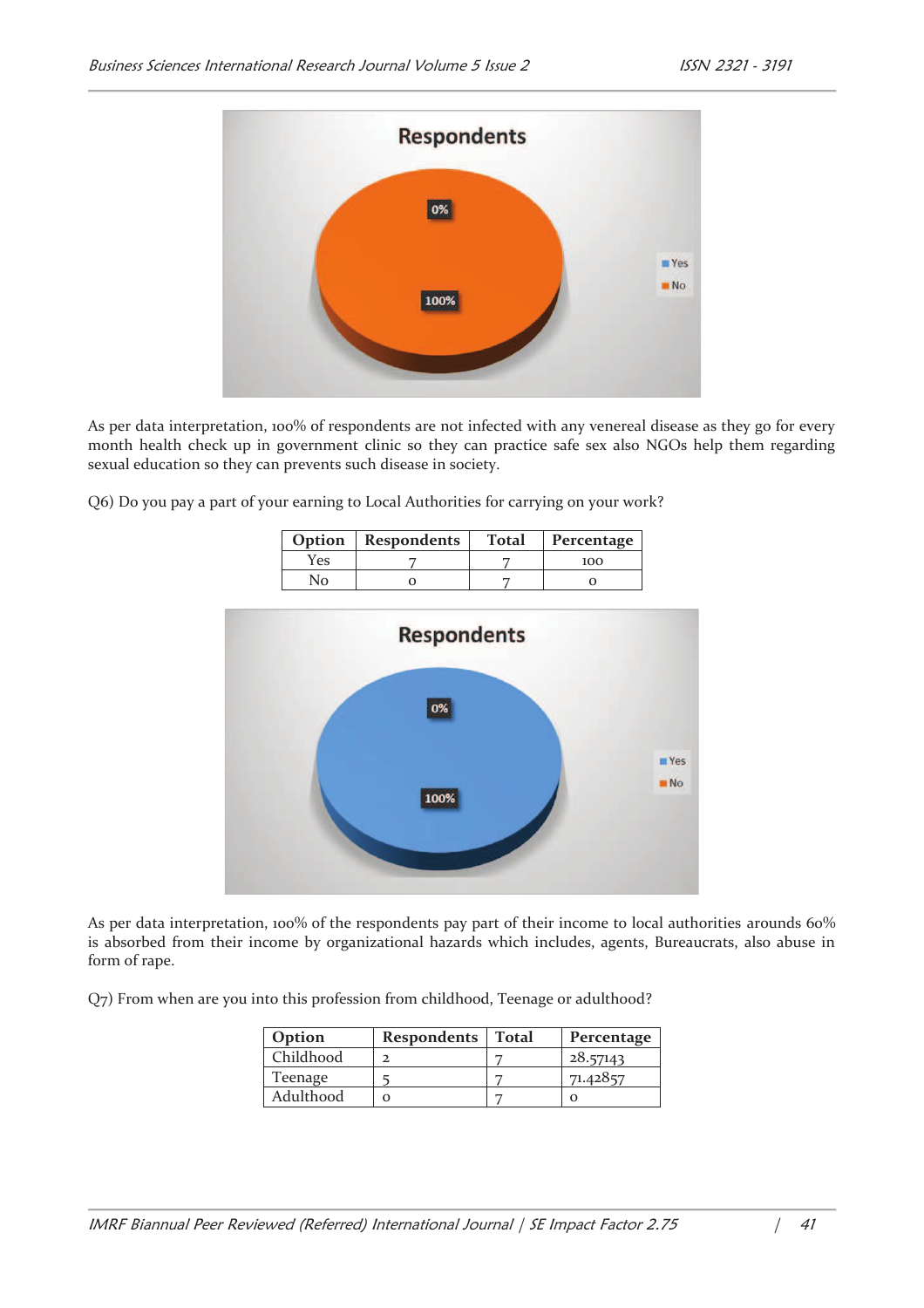

As per data interpretation, 71% of respondents where teenage when they where brought into these business & 29 % of respondents where in childhood after puberty they remember they where thrashed to this profession.

Q8) Do you get equal status in this area as other people?

| Option | Respondents | <b>Total</b> | Percentage |
|--------|-------------|--------------|------------|
| res    |             |              |            |
|        |             |              | 100        |



As per data interpretation, 100% of respondents don't get equal treatment in society as they think they are taboo part of society and people have wrong prejudices for them where they come in area they get hatred and when they are in profession people just thing we are an object. We feel that we don't have life only.

Q9) What was your reason behind joining this Industry?

| Option        | <b>Respondents</b> | <b>Total</b> | Percentage |
|---------------|--------------------|--------------|------------|
| Finance       |                    |              | 57.14286   |
| Social        |                    |              | 42.85714   |
| Psychological |                    |              |            |
| Biological    |                    |              |            |
| Religious     |                    |              |            |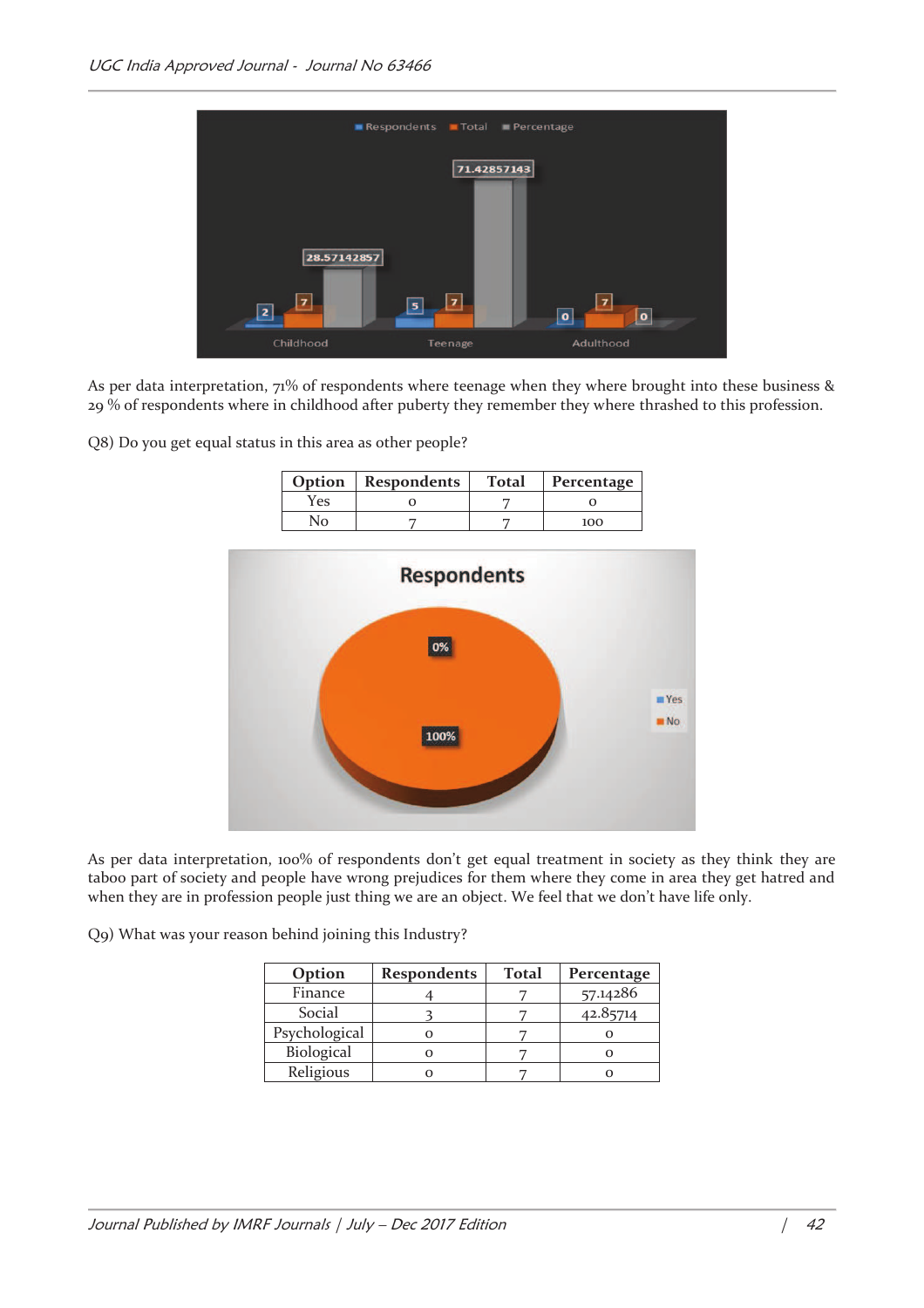

As per data interpretation, 57% of the respondents says finance was the major reason behind their this decision as there condition where poor from family so they where brought here for house work and later thrown in to this profession & remaining 43% says it was their social issues as neighbor manipulate them for work in Mumbai and sold them.

Q10) If you given opportunity would you like to rehabilitates?



As per data interpretation, 57% of the respondents would like to rehabilitate and remaining 43% would not like to rehabilitate because if the families of these rescued women do not accept them back.

**Managerial Implication:** Sex education is a must taught at an early age to children so they can recognize what is good and bad for them in terms of protective measures and unwanted pregnancies , also respect such professionals in society who works so rape can be prevented.

- 1) Equal employments opportunities to these professionals so they can easily rehabilitate and can been protected by lust and exploitation and can live a healthy change life peacefully with a hope that humanity still exist.
- 2) Abolition of social custom like dowry, devdasi, widow marriage, Halala so that they can also live equal status life like us without an intervention of any people.
- 3) Public should be enlightened on the legislations and if any such nuisances in the surrounding areas are found then, immediately one should come forward to report this event.
- 4) Pamphlets should be issued to create public awareness about the flesh trade. Public should be advised to seek treatment immediately if they are suffering from such venereal diseases.